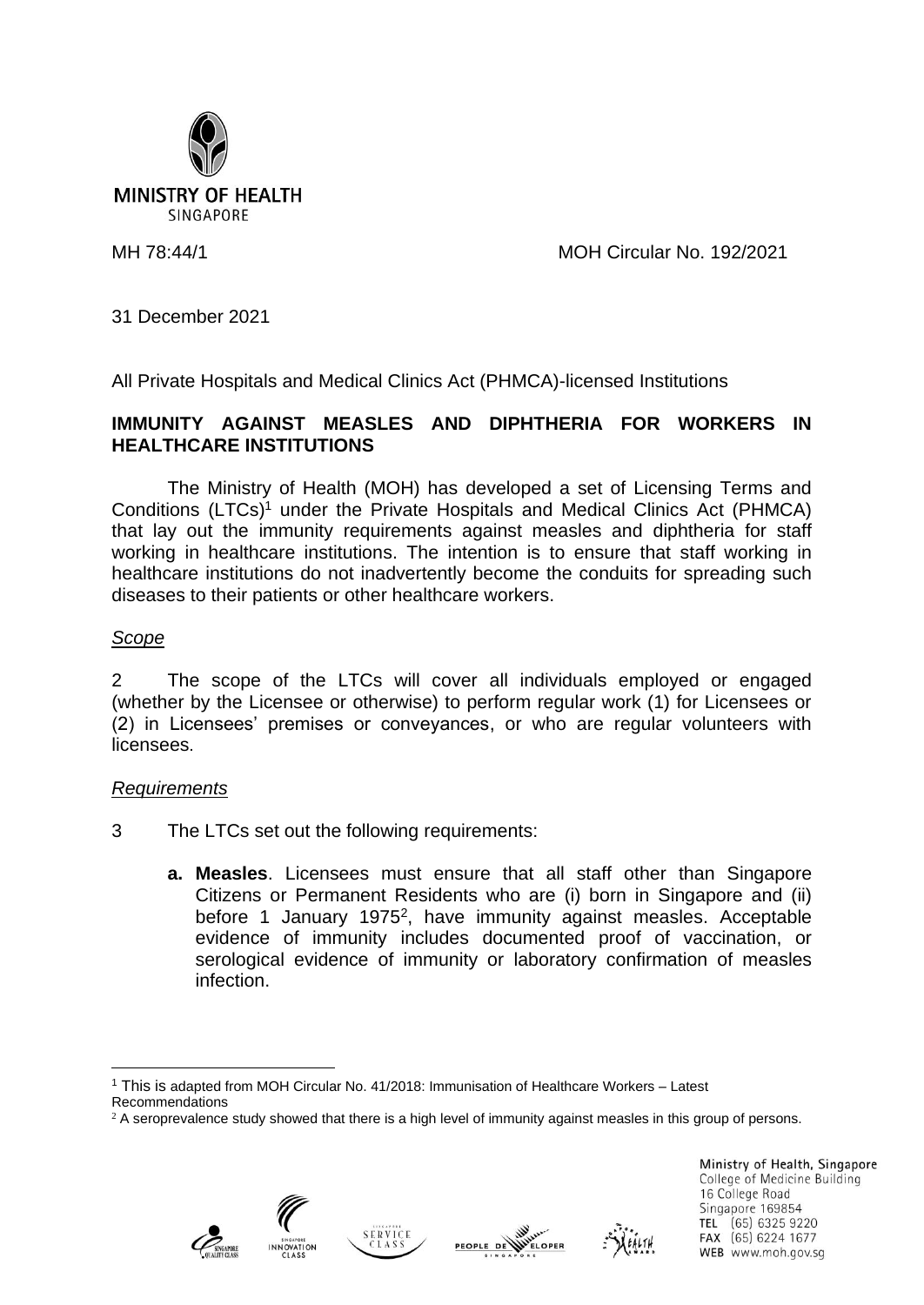- **b. Diphtheria.** Licensees must ensure that all staff have immunity against diphtheria, and acceptable evidence of immunity includes documented proof of vaccination. Licensees should also ensure that staff are vaccinated with a booster dose of tetanus and diphtheria toxoids (Td) or Tdap every 10 years.
- **c. Exemptions.** The LTCs provide exemptions for (i) staff whose work does not involve direct interactions with patients **and** who do not work within any premises of a healthcare institutions which provides services that involve direct interaction with patients; (ii) staff who are medically unfit for vaccinations; and (iii) staff who perform work for the Licensee on a one-off basis.
- **d. Record Keeping.** The LTCs set out the type of records the Licensee should obtain and maintain, as well as the period of time which the Licensee should keep the records for.

4 The LTCs will take effect from 3 January 2022. The LTCs are not applicable to Licensees who will be covered under Healthcare Services Act (HCSA) from 3 January 2022, as the requirements will be enforced under the HCSA General Regulations and LTCs. A copy of the LTCs is available at **Annex A**. Should you require further clarification, please send your queries via email to [elis@moh.gov.sg.](mailto:elis@moh.gov.sg)

Thank you.

Yours faithfully

ASSOCIATE PROFESSOR KENNETH MAK DIRECTOR OF MEDICAL SERVICES MINISTRY OF HEALTH











Ministry of Health, Singapore College of Medicine Building 16 College Road Singapore 169854 TEL (65) 6325 9220 FAX (65) 6224 1677 WEB www.moh.gov.sq